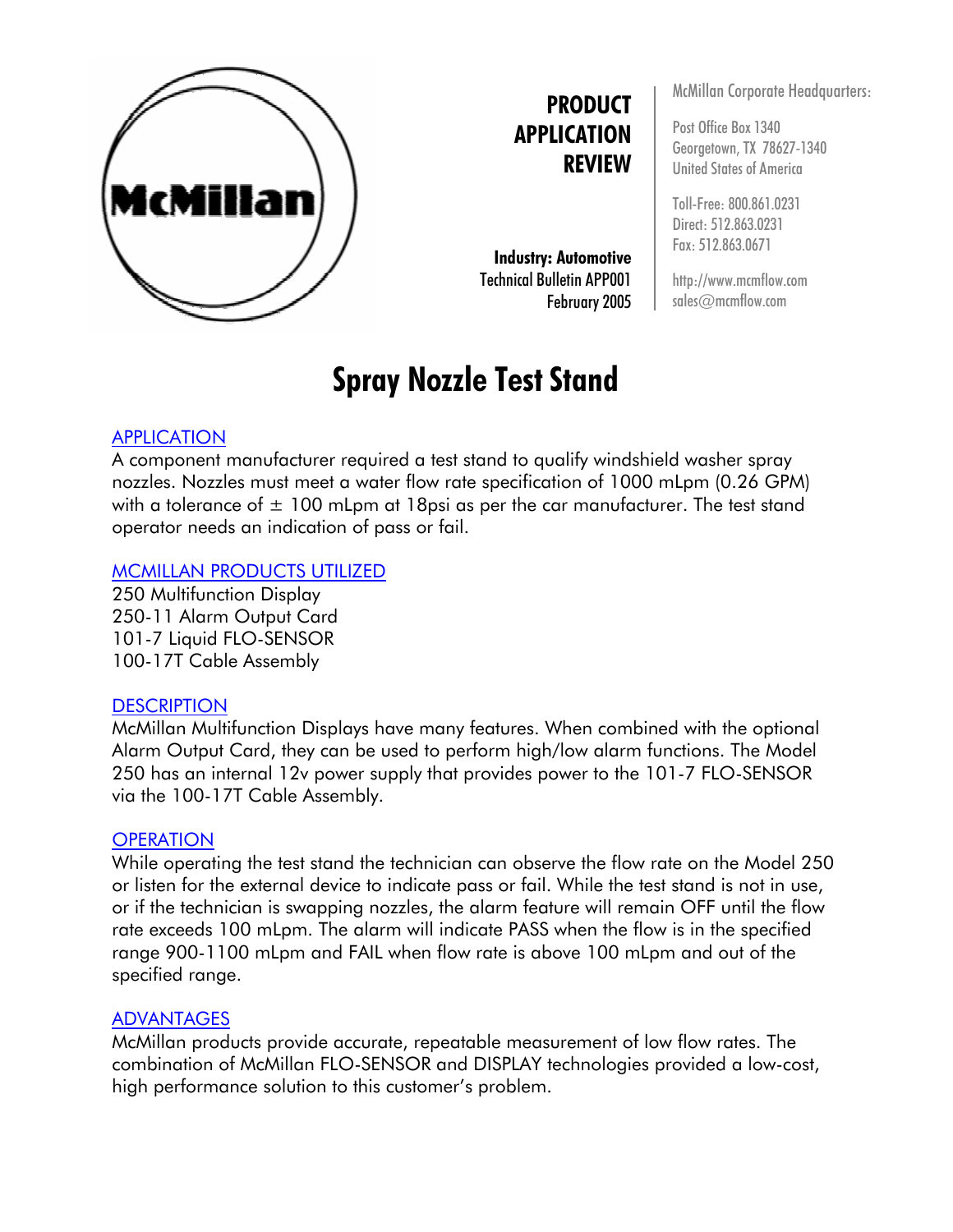*APP001-Spray Nozzle Test Stand, continued…* 

### DIAGRAMS

Figure 1 illustrates the flow path of the fluid system. Figure 2 illustrates the wiring of the system. Figure 3 illustrates the configuration of set points as programmed into the Model 250.



### FIGURE 1 – Flow Path of Fluid System